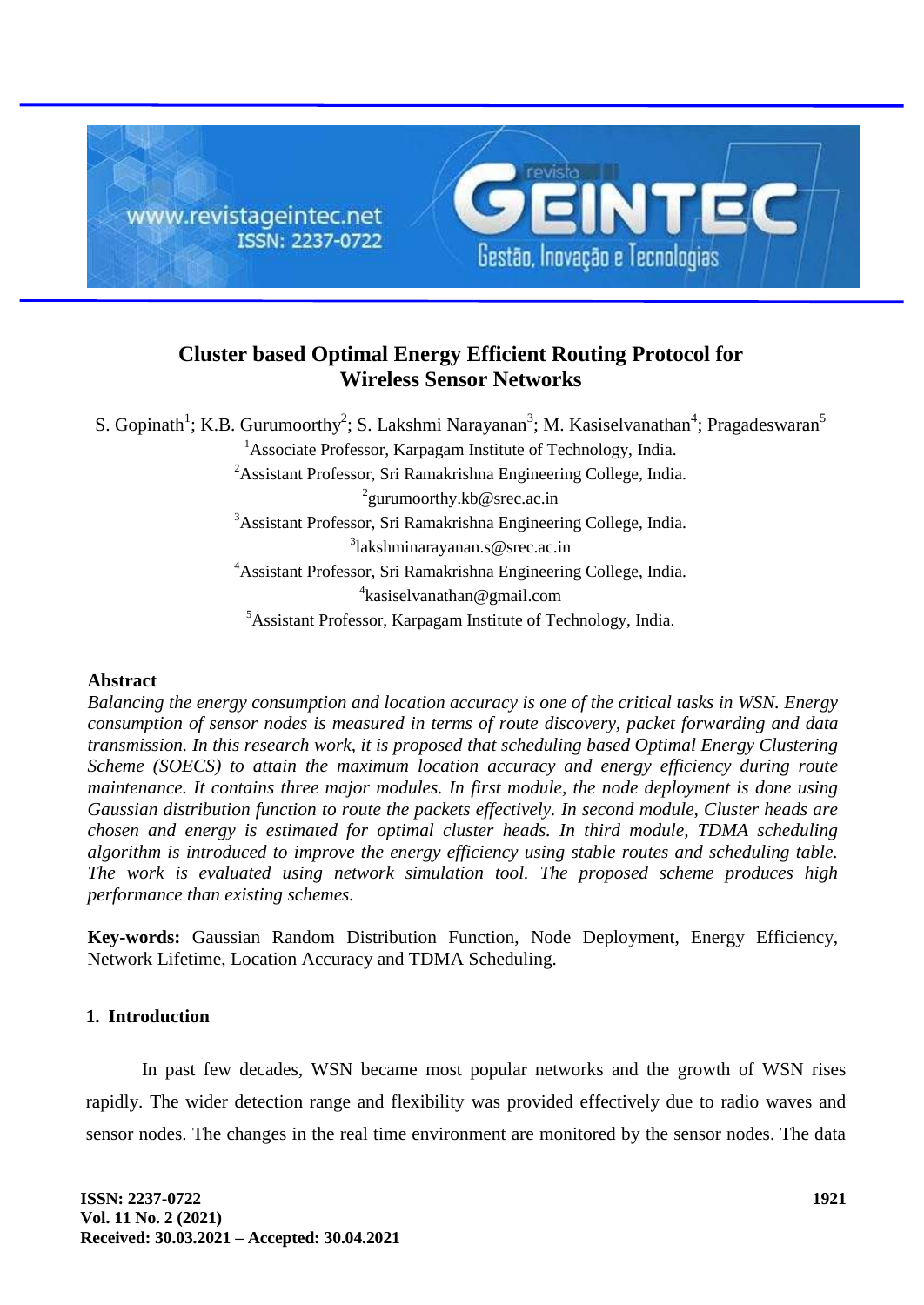gathering is done by sensor nodes and reported to master node. Energy efficiency [2] is the major issue in WSN and the consumption of energy can be measured based on various applications.

In this research work, optimal cluster heads [7] are chosen based on remaining energy, distance to sink node and node capacity to increase the network lifetime. In previous work, it is concluded that balancing energy consumption and location accuracy is the biggest task in the sensor network.

## **2. Previous Work**

Lingfeng Shao et.al [1] proposed the distributed optimization issue for the energy of wireless sensor network. The nodes or the players completed the iterative solution to increase the energy utilization rate. Meanwhile the energy of WSN was improved with the new revenue model. Individual constraints were converted into players to provide better energy efficiency.

Shafiabadi et.al [3] developed an self-organized map based energy efficient model to improve the network lifetime. It was based on two criterias i.e. energy level and spatial coordinates. Due to that, the longevity and coverage were improved.

Ahmad Shelebaf and Shayesteh Tabatabaei [4] developed the energy efficient clustering protocol based on decision making algorithm to increase the energy level of sensor nodes in the cluster. The maximum number of high energy nodes was used to choose the cluster head and selfmapping was used to attract low and high energy nodes. The intermediate nodes were not required to create clusters based on energy value, intermediate nodes, node density and distance to destination node.

Zhu et.al [5] presented a joint utility optimization technique for maintaining power control, routing and scheduling in an efficient way. It was done with the deployment of Lyapunov optimization technique and perturbation technique. The trade-off between network utility and backlog was maintained with dynamic systems. The energy was not only exchanged but also harvested between nodes. The network stability was maintained based on Lyapunov drift where queue size is low. The explicit estimation of energy was determined based on queue backlog bounds in multi-hop sensor networks.

Warriera and Kumar [6] explored energy efficient model for sensor networks. The design of the protocols aimed to meet the requirements of scalability issues. Scalability was provided using hierarchical architecture to improve the network lifetime. The energy consumption of sensor nodes was maintained in multi-hop communication within a cluster region to achieve data aggregation. The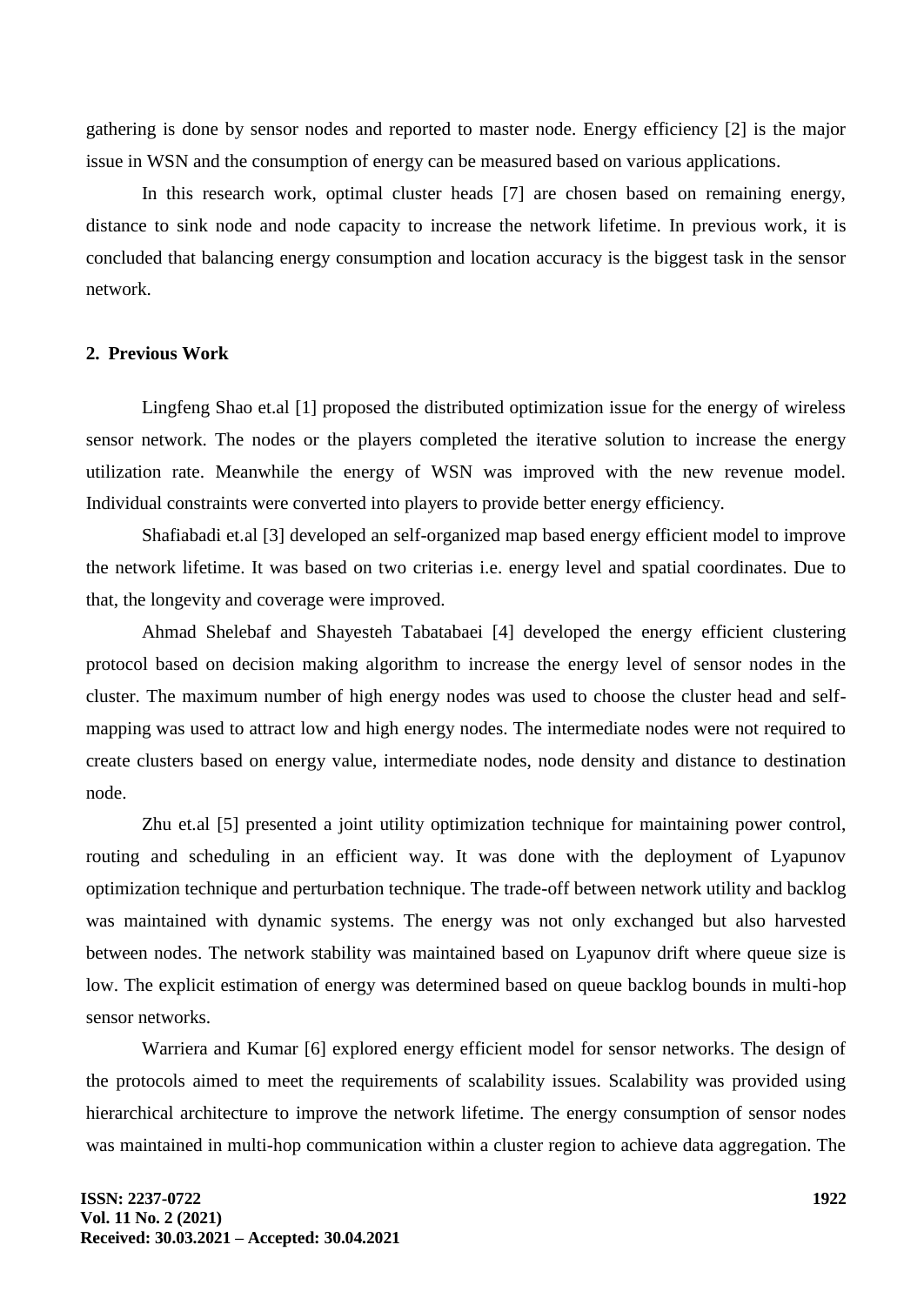number of transmitted messages was reduced to destination node. The cluster properties such as cluster size, number of cluster size and cluster communication inside and outside the zone. The chosen CH can be adopted as stationery or dynamic based on coverage area.

Ramluckun and Bassoo [8] introduced an energy efficient chain cluster based intelligent routing algorithm to extend the network lifetime. The load distribution was enhanced with routing algorithm to improve network performance and energy efficiency. The Power Energy Gathering in Sensor Information Systems protocol and Ant Colony Optimization were integrated together to find the optimal chain in order to reduce the data redundancy, distance between intermediate nodes and delay of data transmission through longer length links. The overall chain length and transmission distance were reduced to achieve load balancing and to find the least hop optmail chain using the routing method.

Elshrkawey et. al [9] developed an enhancement approach to minimize the consumption of energy by the nodes using the concept of energy balancing. The cluster head selection method was adopted to reduce the energy wastage on packet transmission during data communication. The time division multiple access schedule was adopted to optimize the energy consumption. The progression of cluster head movement, energy conservation and packets transmission to the base station were monitored with LEACH protocol. In initial phase of the algorithm, stable cluster head was chosen to route the packets effectively.

Nigam and Dabas [10] introduced the concept of enhanced set of optimization rule with LEACH routing protocol to improve energy efficiency. The concept of Particle Swarm Optimization algorithm was adopted to provide optimized clusters. The major inputs were the fitness functions, set of rules and residual energy estimation. The special CH was chosen based on average cluster energy, replacement of CH with least value of fitness function and hub density distribution.

Mahakud et.al [11] introduced the concept of power efficient gathering in sensing information systems to extend the network lifetime. The optimal chain based protocol was implemented to improve the network lifetime. Nearest intermediate node was communicated with each node to select a head based on data collection from the intermediate nodes and selection report was sent to base station. The bandwidth requirement and energy consumption was reduced and to strengthen the network lifetime.

Kakhandki et. al [12] developed the method of selective hop communication to extend the node lifetime. The cooperative based communication was attained based on energy efficiency. The hop devices were chosen for co-operative transmission. Cooperative transmission was adopted to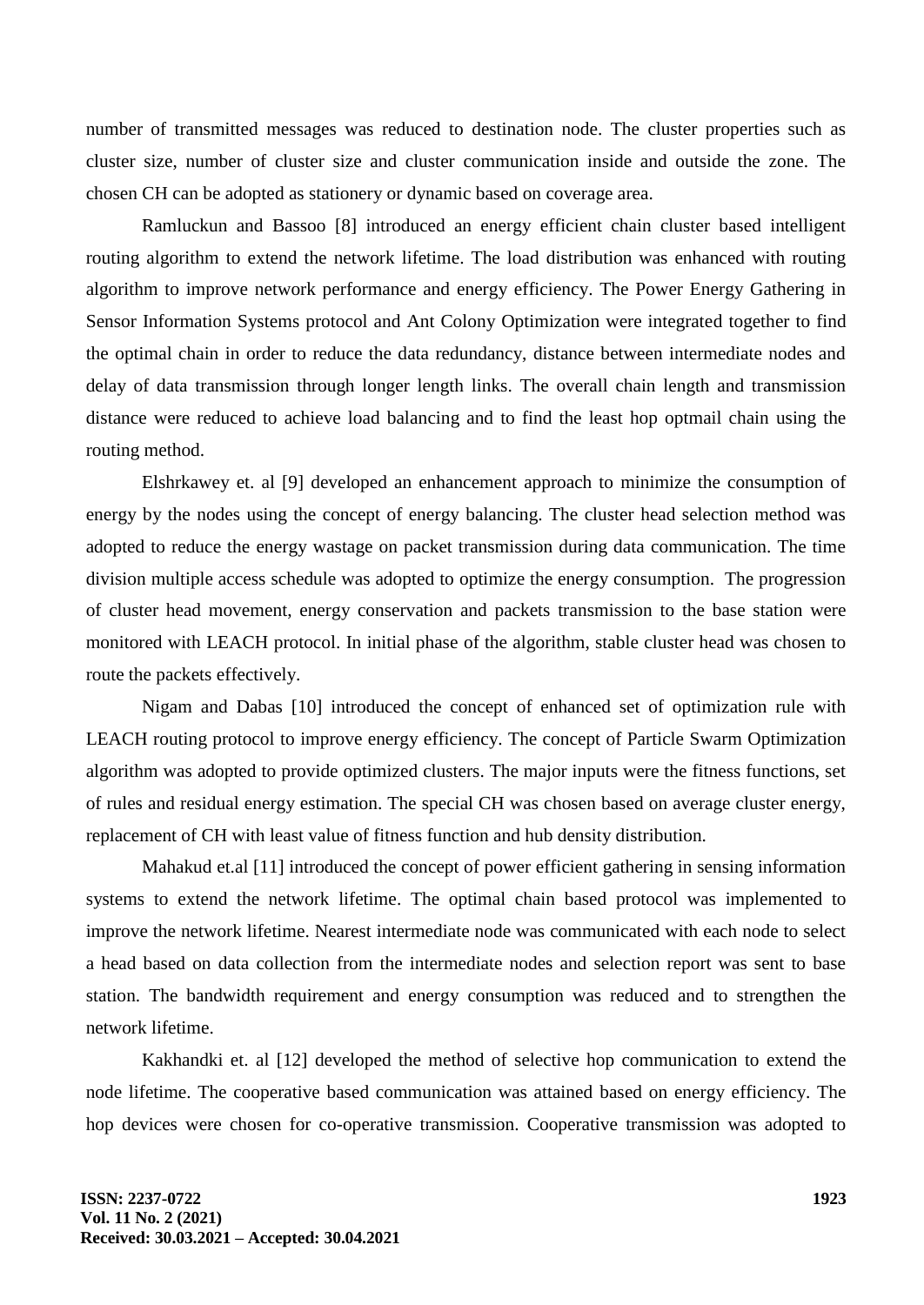extend node lifetime based on energy efficiency. The distributed medium access control was presented with optimization technique to choose hop device to reduce energy per bit transmission.

The proposed SOECS is organized into five sections. Section 1 deals with overview of WSN and need for energy efficiency. Section 2 surveys the various methods and protocols relevant to proposed approach. Section 3 discusses the proposed approach that contains node deployment, optimal energy estimation of cluster head and routing methods. Section 4 deals with simulation results and last section concludes the proposed work.

#### **3. Optimal Energy Clustering Scheme**

In this section, nodes are deployed according to Gaussian distribution and the energy consumption for transmission of packets and clusters. The selection of Cluster Head (CH) is based on residual energy, distance to destination node and node capacity. Scheduling algorithm is adopted to save the energy during packet transmission.

#### **Deployment of Sensor Nodes**

The location and position of sensor nodes may influence the data authentication and security of the network. Location of nodes which is located near to the sink node, is used to used to monitor the packet deliverability and identify the energy consumption rate. The parameters are updated to source node or CH and stored in routing table.

Maximum energy consumption may influence the network performance. Location of sensor node is needed to be update periodically to the cluster head. The concept of triangular and Gaussian method is used to locate the CH, cluster members and cluster anchor member. By considering the standard deviation of network lifetime of nodes, the triangular and Gaussian method [13] is able to balance the location accuracy and energy consumption of nodes. All cluster members are located near to centroid and its geographical position is identified by cluster zone ID. In such case, CH is able to track the sensing zone to locate the cluster members. CH announces the packets to all cluster members that contains energy management of node. It will ensure that all nodes must keep minimum energy level to transmit or receive the packets. If any route is failure or broken, the node will take time to consume energy for retransmission of packets. By locating nodes near to centroid, packet loss and energy consumption can be reduced dramatically.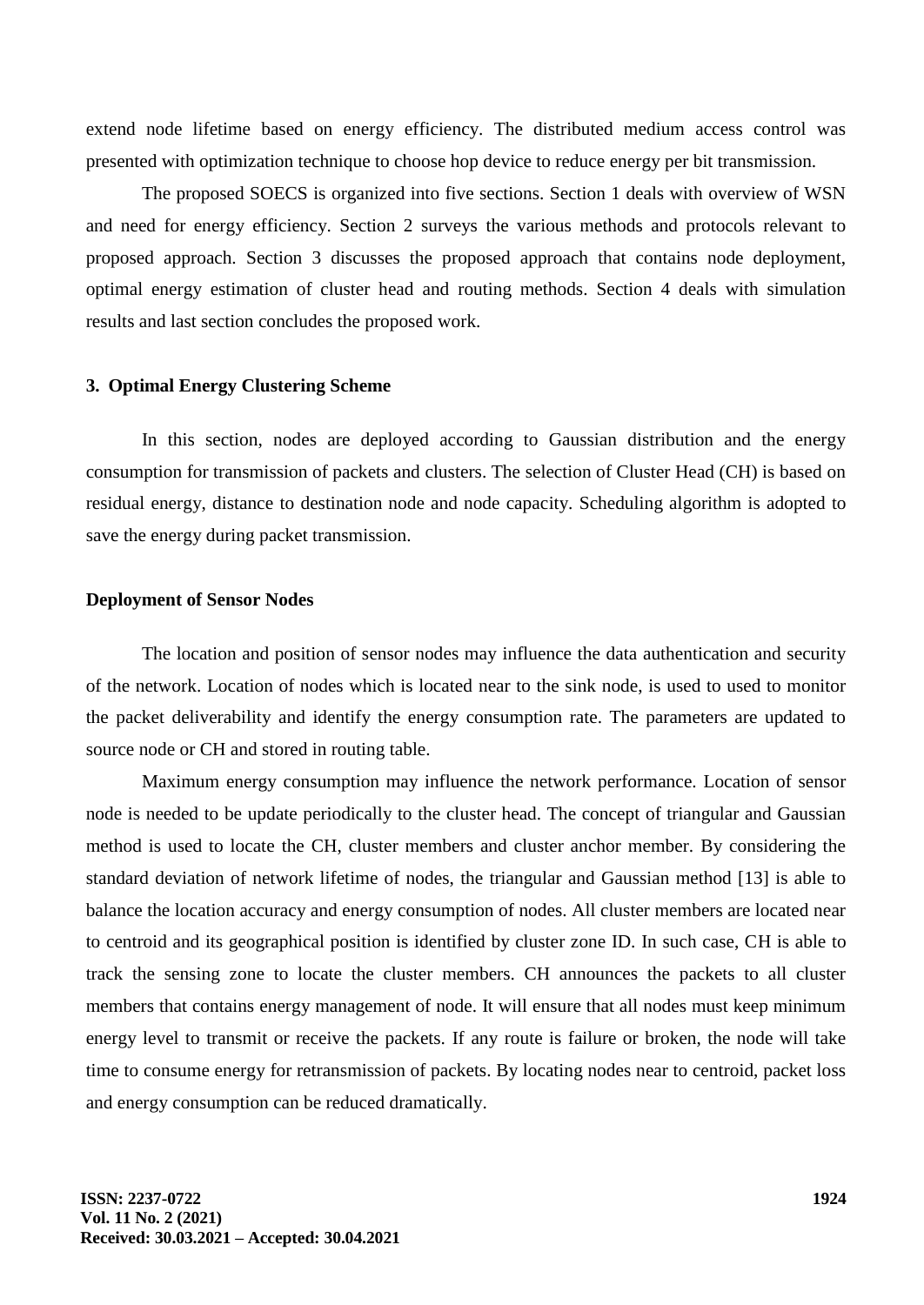#### **Cluster Energy Estimation Method**

In this method, the following steps are used to estimate the cluster energy after the selection of CH. From the voting system, the cluster members can elect CH based on proposed metrics i.e. remaining energy, capacity, stability of node and average hop count metric. These parameters will be announced to all cluster members. Once the initial route maintenance is over, parameters will be estimated. The radius of neighbor cluster member is given as,

$$
R_{neighbor} = \sqrt{\frac{M^2}{\pi * H_k}}
$$

Where M is an number of cluster members present in the network and H is the centroid radius. From that, radius of neighbor node is measured. In this phase, optimal sequence number is generated by all cluster members. The sequence number will be compared with trust threshold value which is generated by CH. CH announces that cluster members are allowed to participate in its zone.

From the computation of neighbor node radius, the threshold value of sequence number is generated with respect to time period and it is determined as,

$$
T(n)_m = \begin{cases} T(n) \times \frac{d_{\text{toACM}}}{d_{\text{toCh}}} & \text{if } n \in V \\ 0 & \text{elsewhere} \end{cases}
$$

Where n is the number of cluster members and V is maximum cluster members allowed. The sequence number is the maximum optimal point which is used to locate the sensor node in the cluster zone. The energy consumption metric is determined based on least hop count.

$$
E_m = \frac{N_m}{H_m}, \ 0 \le m \le M
$$

From the single frame transmission, the energy is computed as follows

$$
E_{CHTOCM} = nE_N n_m / H_m + nE_{ank} n_M / M_M + n\epsilon_m D_{toCH}^4
$$

**Where** 

*En* is the energy spent on signal spreading, packet loss and modulation.

*Eank* is the energy computed during data transmission.

 $d_{toCH}$  is the distance estimated between cluster member and cluster head. The energy calculated for packet transmission to CH is determined as,

$$
E_{CH} = nE_n + m\varepsilon_k d_{\text{toCH}}^2
$$

The distance between non cluster head or cluster members is given as

**ISSN: 2237-0722 Vol. 11 No. 2 (2021) Received: 30.03.2021 – Accepted: 30.04.2021** **1925**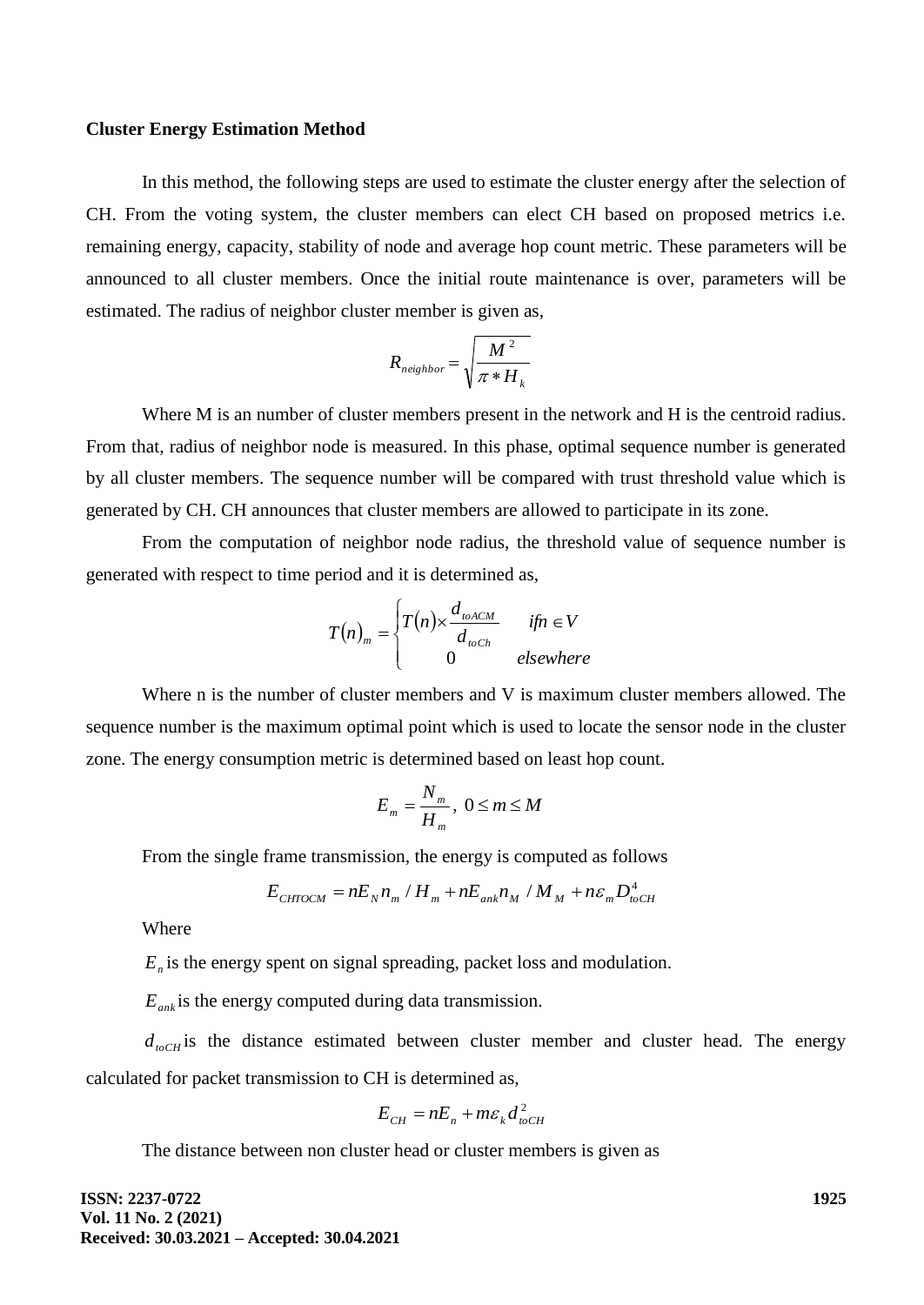$$
d_{\text{toCH}}^2 = \frac{M_m^2}{2\pi H_m}
$$

The whole energy is computed from both cluster head and non cluster head as

$$
E_t = E_{CH} + E_m N_{m}/H_m
$$

The optimal energy computation is done for cluster head based on modulation and energy value. The Stable and optimized CHs are used to reduce the energy spent by all cluster members by announcing energy limit threshold message to all. This message will be forwarded to all nodes to keep their energy minimum level for transmission. The aggregated data is sent to CH in the predefined time slots only. If time period is expired, nodes are not allowed to update the collected data to CH. Sometimes the energy unbalancing may be observed due to failure in the node sensing. The concept of Time Division Duplex (TDD) is enhanced to route packets with least energy consumption. Each node contains expiry time and packets are forwarded before its expiry. The distance between CH and cluster member is reduced to enhance the network lifetime and chance to become CH based on parameter updation.

The cluster head selection is shown in Figure 1.



Figure 1- Optimal Cluster Head Election

Before route transmission process, the cluster head will be nominated to enhance the energy level and network lifetime.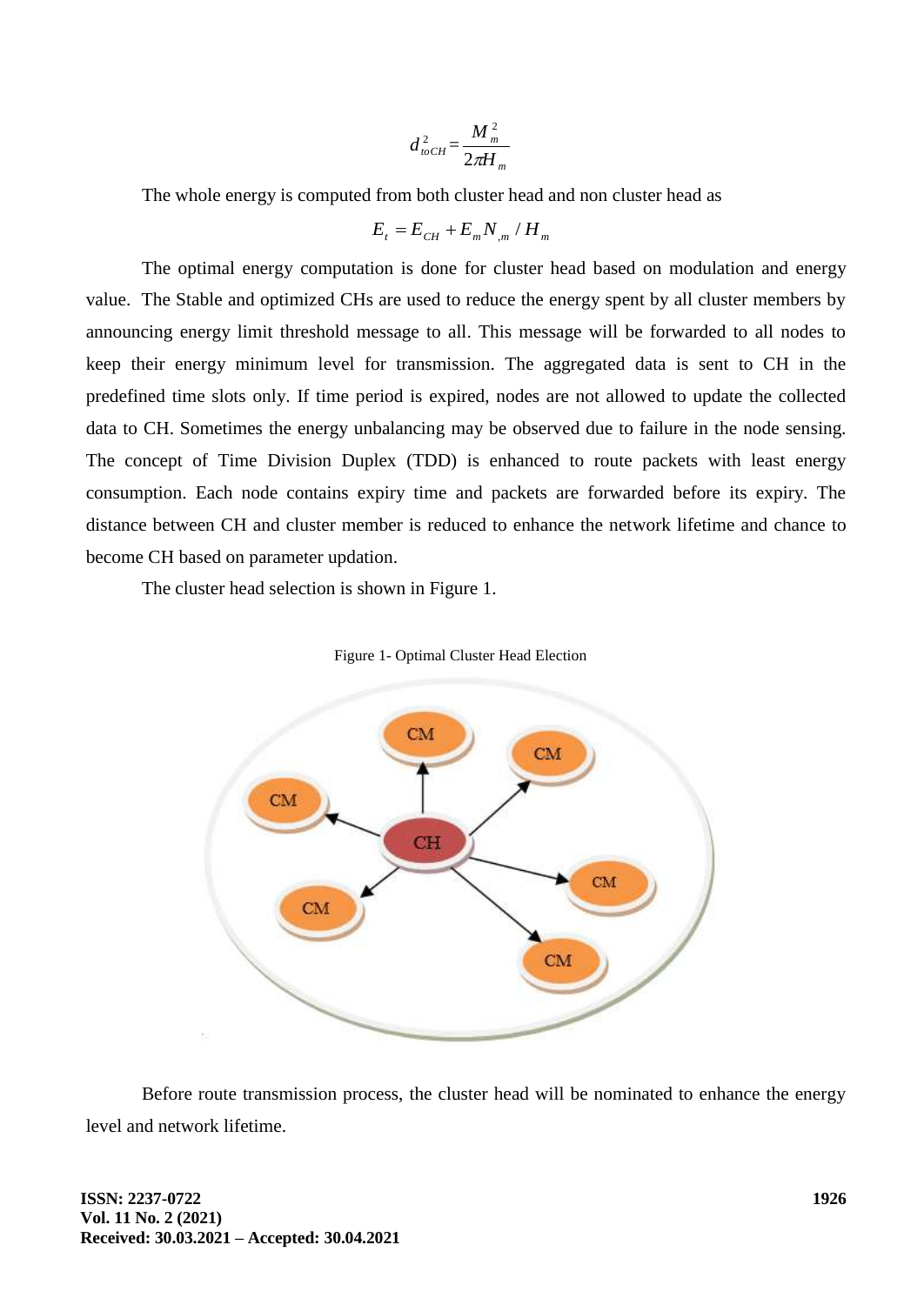#### **Scheduling Algorithm**

The energy gap between the cluster members is reduced by adopting the scheduling algorithm. Each cluster member sends its sensed data to CH within its allocated slot time during steady state condition. Here it is divided into frames, CH receives the data from all cluster members in each round. The energy level of cluster member and CH decides the network lifetime. The round trip time of steady state condition is same in the energy consumption period. The scheduling algorithm is illustrated below.

Step 1: Based on number of requests, the sensor nodes are allocated to Cluster heads.

Step 2: CH broadcasts message to all nodes which are attached to remaining cluster heads and obtain the capacity of cluster.

Step 3: The cluster capacity determines the TDMA schedule to route the packets effectively.

Step 4: Data is transmitted by all nodes to CH according to TDMA schedule. Small clusters go to sleep mode after sending all information to CH.

| Algorithm 1: SOECS                                 |                                              |  |  |
|----------------------------------------------------|----------------------------------------------|--|--|
|                                                    | 1. Start                                     |  |  |
|                                                    | 2. Group the nodes                           |  |  |
|                                                    | 3. Create cluster group                      |  |  |
|                                                    | 4. If residual energy of sensor node is high |  |  |
| $5. \{$                                            |                                              |  |  |
|                                                    | 6. Choose it as CH                           |  |  |
|                                                    | 7. else                                      |  |  |
|                                                    | 8. Retransmission begins                     |  |  |
| $9. \}$                                            |                                              |  |  |
|                                                    | 10. Adopt TDMA schedule                      |  |  |
| 11. Increased Residual energy and network lifetime |                                              |  |  |
| End                                                |                                              |  |  |

The algorithm 1 shows algorithm of SOECS. At the end, the network lifetime is improved without degrading the performance of network.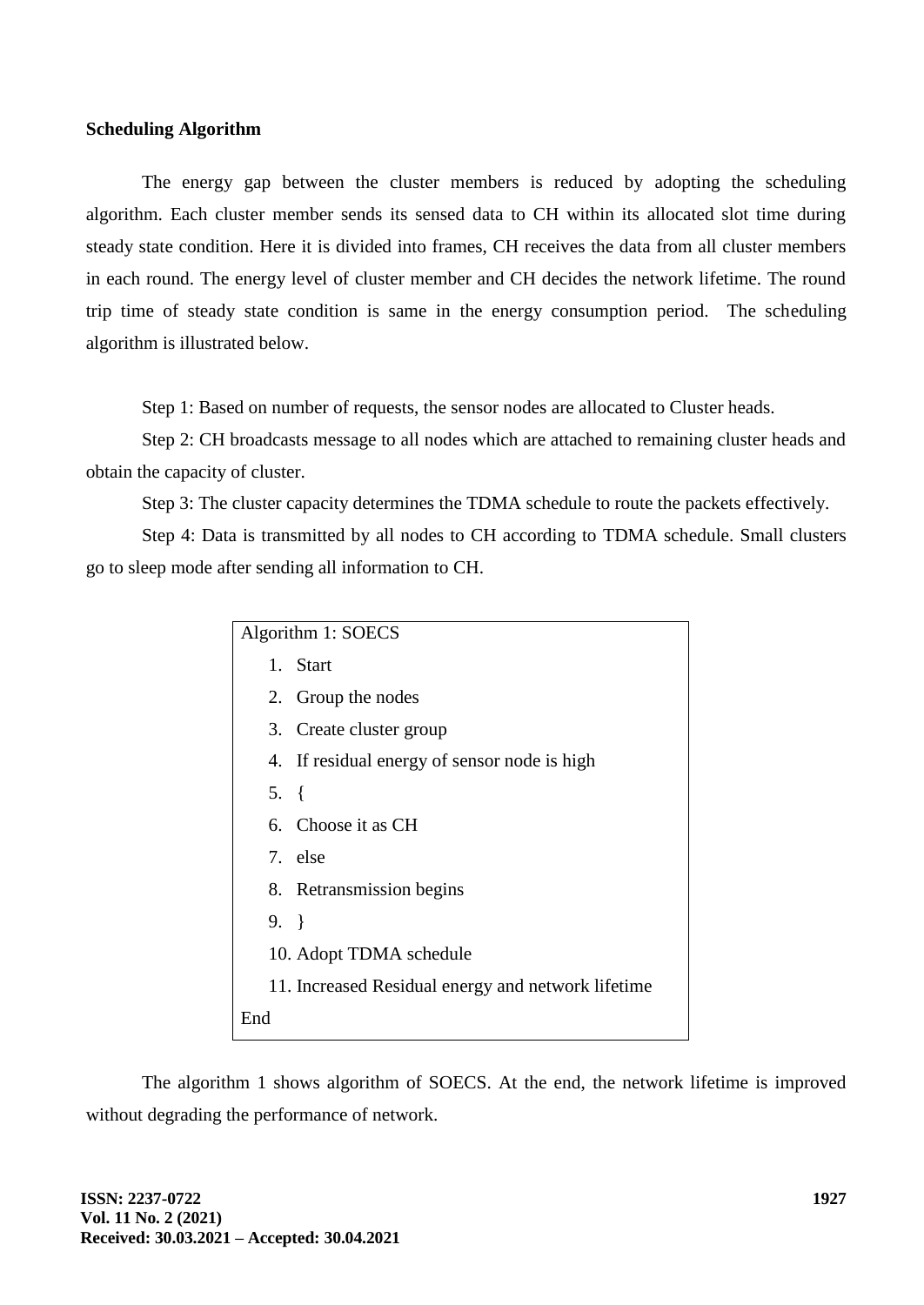## **SOECS Packet Format**

| Figure 2- Proposed Frame Format |  |                                            |  |  |  |  |
|---------------------------------|--|--------------------------------------------|--|--|--|--|
|                                 |  | CH id   TTL   Residual energy   TDMA   FCS |  |  |  |  |
|                                 |  |                                            |  |  |  |  |

Figure 2 illustrates the frame format of SOECS. In this packet format, CH id occupies 2 bytes and time to live decides the lifetime of sensor nodes that occupies 1 byte. The residual energy of node is occupied in the fourth field. TDMA initiates the scheduling that occupies 2 bytes and last field is Frame check Sequence for error correction.

### **4. Simulation Setup**

The proposed method is evaluated using the open source simulator NS 2. 34. This tool is used for getting traces and showing the graphs effectively. The following metrics are used to analyse the performance of the proposed scheme.

**Network lifetime:** It is the energy spent by cluster head and cluster members.

**Packet arrival rate:** It is the number of packets arrived at the sink node with respect to time period.

**Computation Overhead:** It means the excessive control packets in the particular route.

**Energy consumption rate:** It means the rate to determine the energy consumed by cluster members.

Packet delay: It is the delay where node consumes time period for packet forwarding.

| Table 1- Simulator Settings for SOECS |                  |  |  |
|---------------------------------------|------------------|--|--|
| Sensor nodes                          | 100              |  |  |
| Coverage area                         | 1000 x 1000 sq.m |  |  |
| Simulation time                       | 100 msecs        |  |  |
| Node mobility model                   | Random Way Point |  |  |
| Traffic                               | Possion          |  |  |
| <b>MAC</b>                            | IEEE 802.15.4    |  |  |
| Packet rate                           | 5 pkts/sec       |  |  |

The performance of SOECS is evaluated with ESO-LEACH [9] and PEGASIS [9].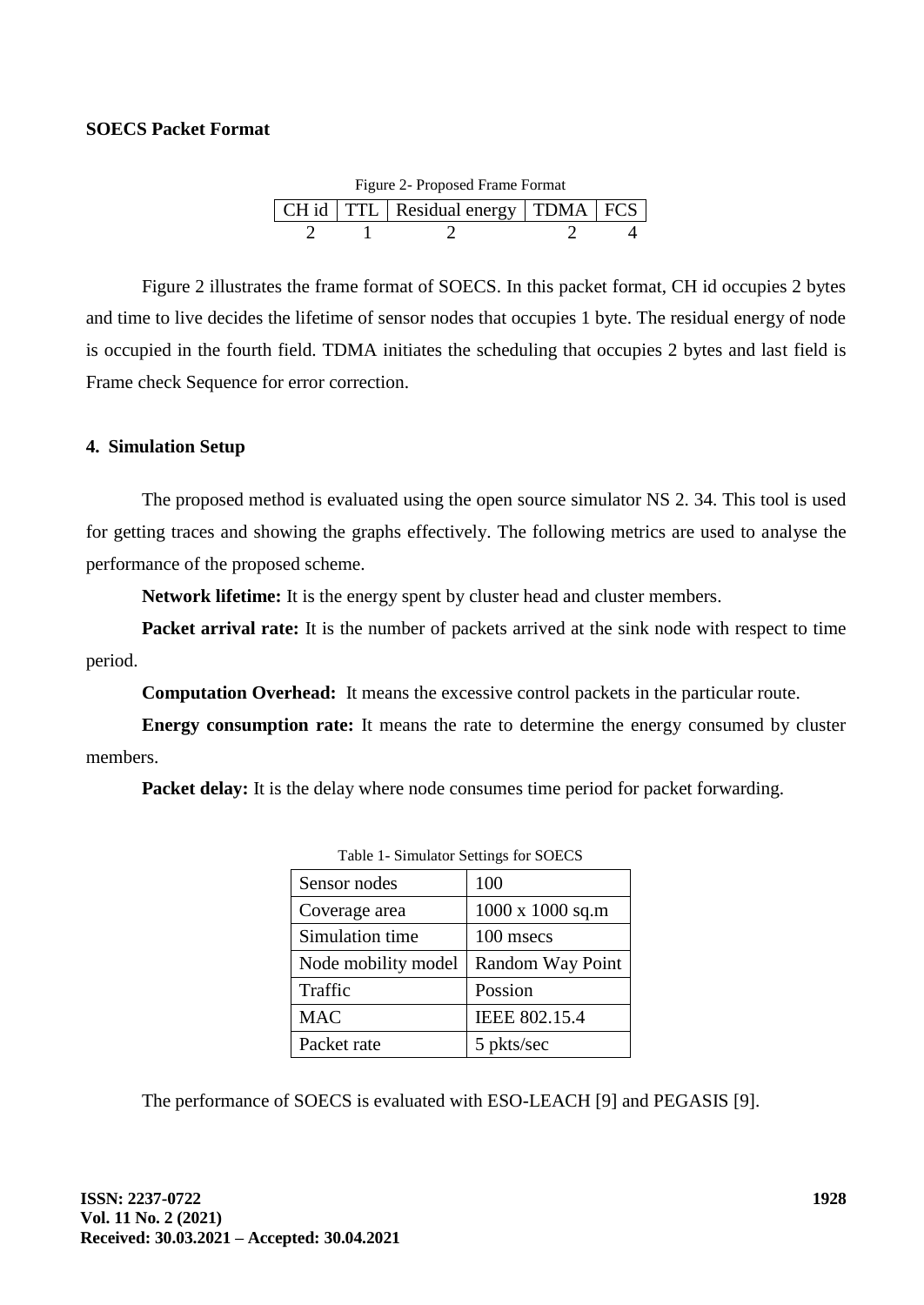

Figure 3 shows the energy consumption rate while varying the number of packets from 20 to 200. The proposed scheme achieves less energy consumption than existing schemes due to the energy estimation of cluster head and non-cluster head.



Figure 4 shows the illustration of computation overhead while varying number of links from 20 to 100. From the results, it is seen that SOECS achieves less overhead than ESO-LEACH and PEGASIS.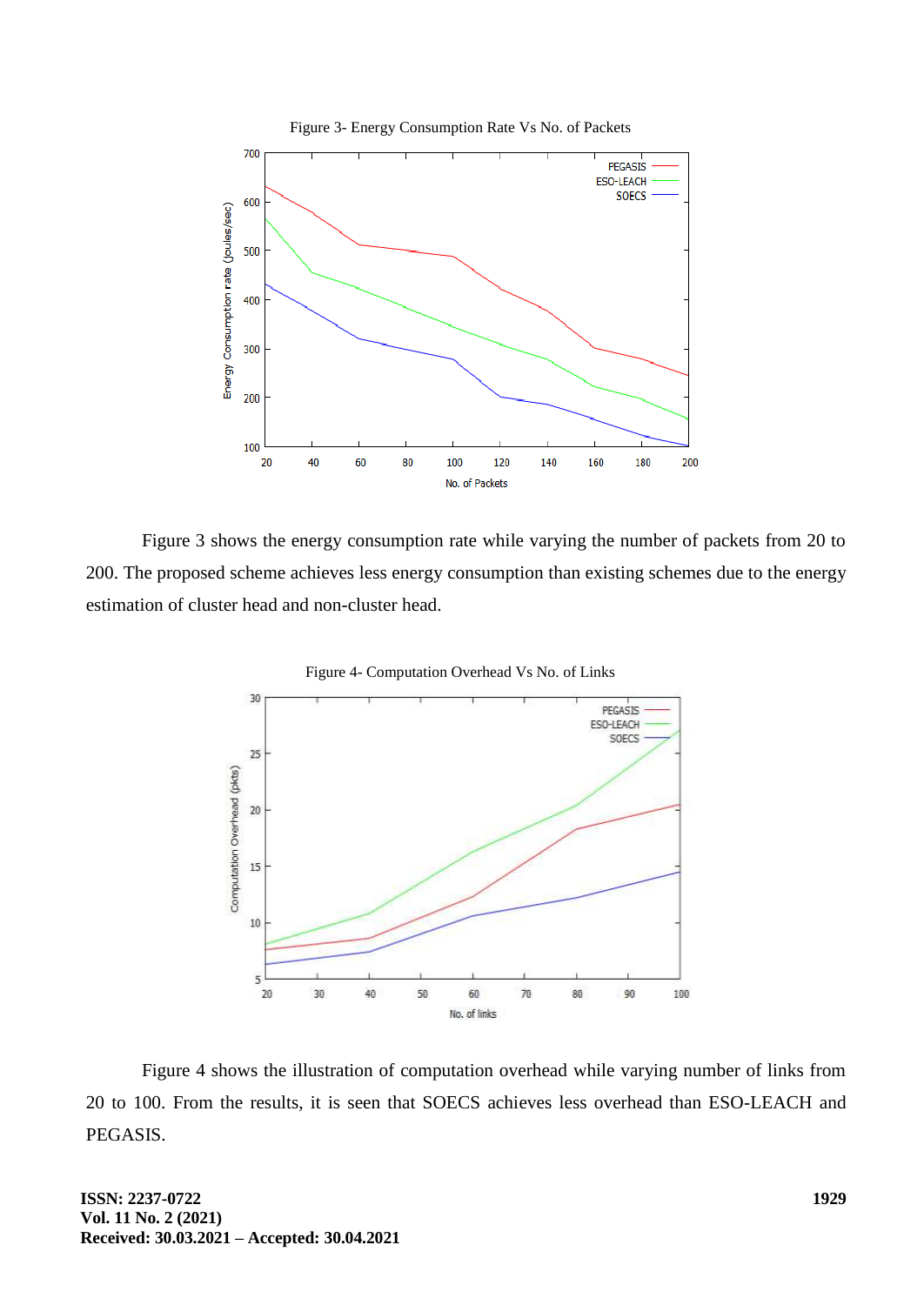

Figure 5 illustrates the performance of SOECS in terms of packet arrival rate. The number of nodes is varied as 10, 20… 100. Due to the deployment of TDMA schedule, packet arrival rate of SOECS is higher than existing schemes.



Figure 6- Packet Delay Vs Simulation Time

Figure 6 illustrates the performance of packet delay for proposed and existing schemes. Delay of SOECS is low due to the implementation of TDMA Schedule and cluster head election phase.

Figure 7 illustrates the network lifetime comparison. The SOECS achieves more network lifetime than existing schemes due to the adaptation of node deployment.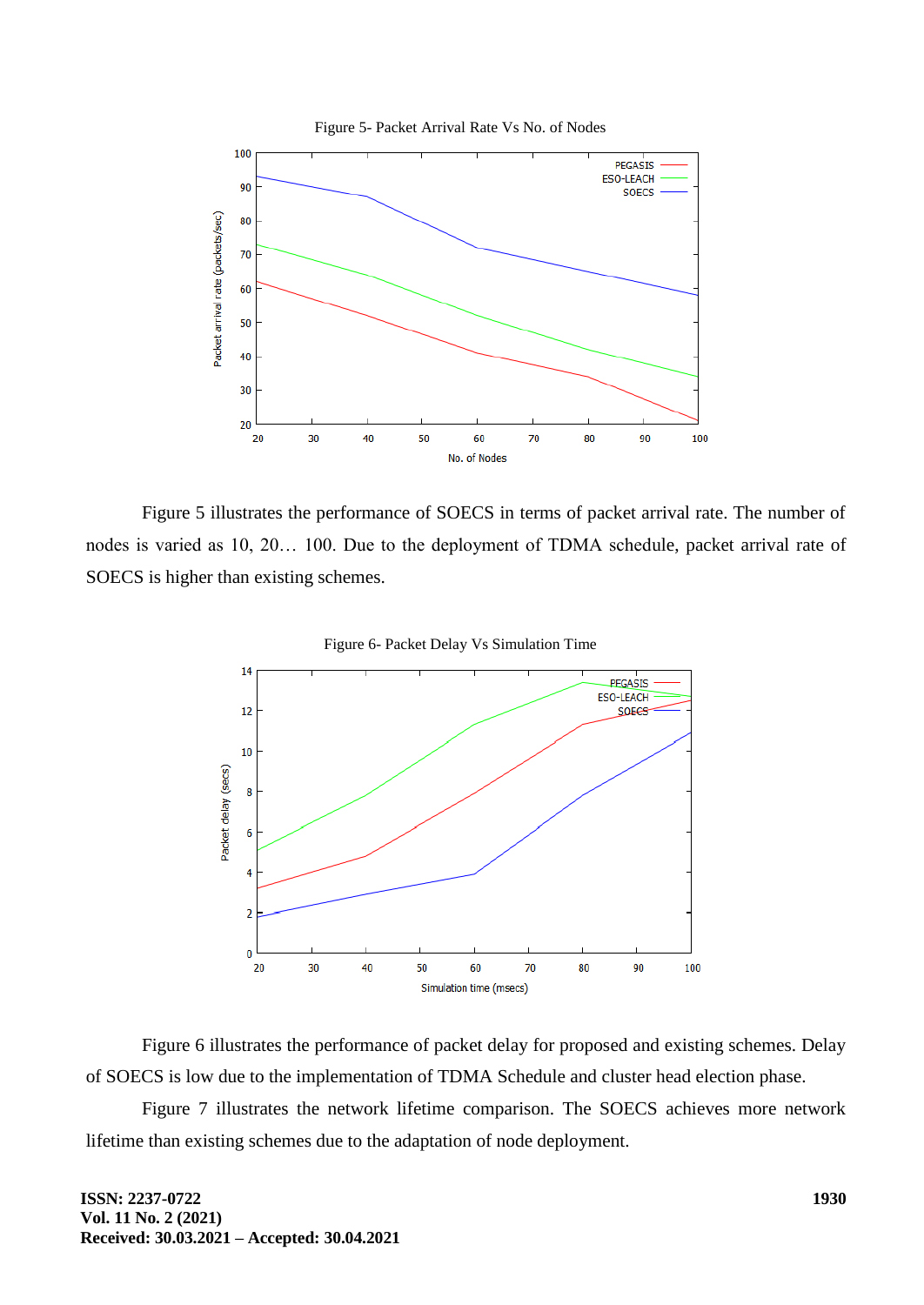



#### **5. Conclusion**

Location accuracy and energy efficiency are the important criteria in WSN. In this research, scheduling based optimal energy clustering scheme is proposed to balance the localization issue and energy efficiency. During node deployment phase, the location of nodes is identified by the cluster heads where the Gaussian distribution is used for performance analysis. The energy estimation of optimal cluster head is done with the help of link efficiency and channel capacity. From the results, SOECS produces better performance in terms of packet delay, packet arrival rate, network lifetime, energy consumption rate and Computation overhead.

#### **References**

Shao, L., Yang, J., & Fang, J. (2020). A Distributed Optimization Algorithm for Energy of Wireless Sensor Networks Based on Potential Game. *International Journal of Photoenergy, 20,* 1-12.

Pragadeswaran, S., Madhumitha, S., & Gopinath, S. (2021). Certain Investigation on Military Applications of Wireless Sensor Network. *International Journal of Advanced Research in Science, Communication and Technology, 3*(1), 14-19.

Shafiabadi, M.H., Ghafi, A.K., Manshady, D.D., & Nouri, N. (2019). New Method to Improve Energy Savings in Wireless Sensor Networks by Using SOM Neural Network*. Journal of Service Science Research, 11*(1), 1-16.

Shelebaf, A., & Tabatabaei, S. (2020). A Novel Method for Clustering in WSNs via TOPSIS Multi-criteria Decision-Making Algorithm. *Wireless Personal Communications, 112,* 985–1001. https://doi.org/10.1007/s11277-020-07087-7